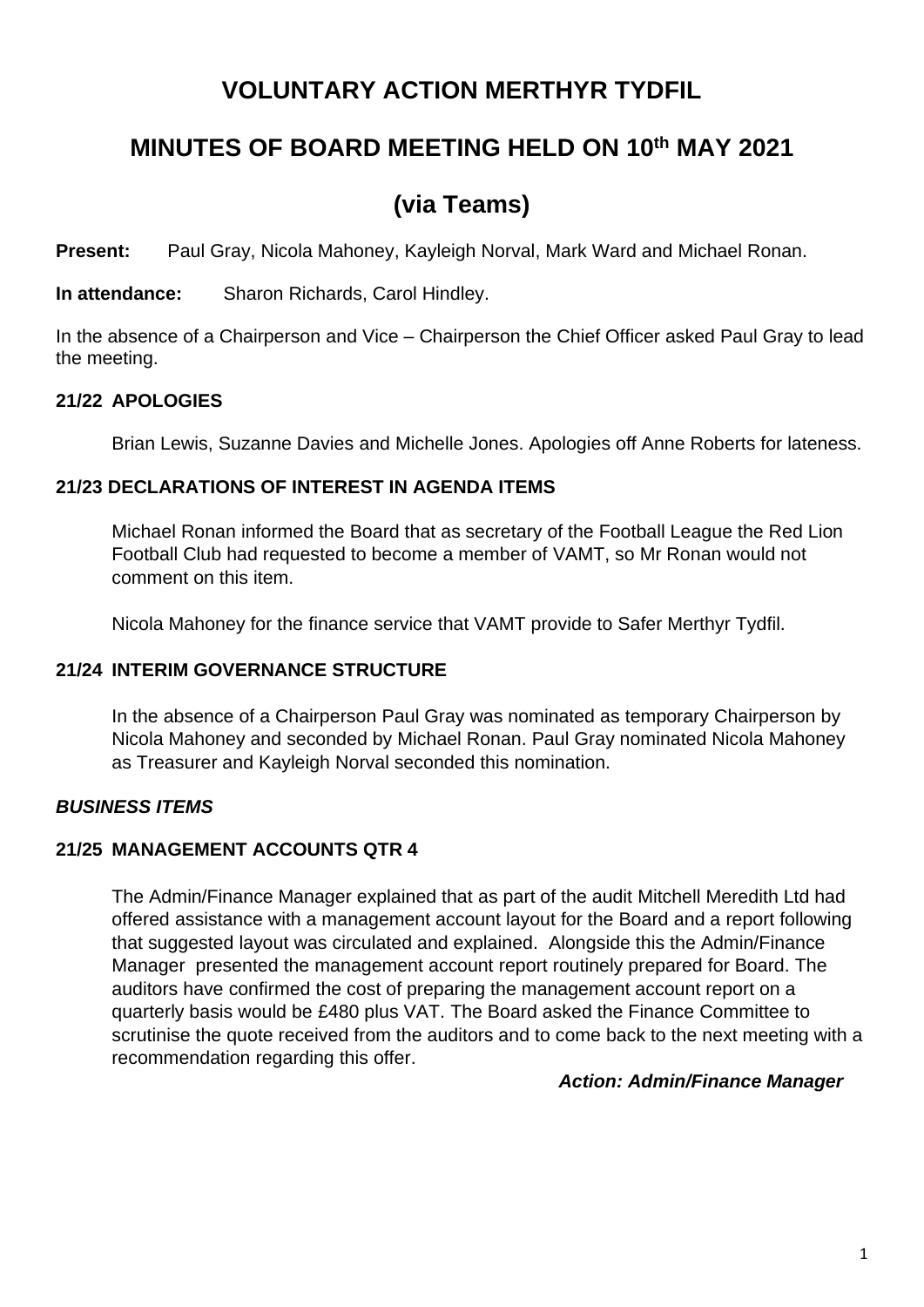## **21/26 REVISED CORE BUDGET**

The core budget was explained and discussed. Nicola Mahoney asked if all grants and other project budgets are confirmed, the Admin/Finance Manager confirmed that all grants and budgets apart from the core grants from Merthyr Tydfil County Borough Council and Cwm Taf University Health Board have been confirmed.

There was a discussion on canvassing members in terms of finding out what services they will require off VAMT in the future, this action was **AGREED**.

### *Action: Chief Officer*

## **21/27 CHIEF OFFICERS REPORT**

- 1 It is likely that VAMT will receive a 2% inflationary increase from Cwm Taf University Health Board for the core grant but this is not confirmed as yet. Also waiting for confirmation of Merthyr Tydfil County Borough Council grant.
- 2 The Coronavirus Recovery in Volunteering Grant had a small underspend at the end of March which had been utilised by Cancer Aid in regards to transport costs. The grant had also attracted a strong school response and had helped to fund ambassadors supporting pupils experiencing mental health issues with peer support.
- 3 Merthyr County Borough Council have allocated a person to work with VAMT to look at revising the Compact agreements.

Anne Roberts joined the meeting at this point

4 Discussions were held around potential additional staff to support mental health initiatives in the County Borough. It is proposed that VAMT would host three roles. Paul Gray noted that the Board would need to be informed of further developments including budget figures once discussions regarding these roles develop. Mark Ward asked if they were long or short term roles to which the Chief Officer said that they were likely to be long term roles.

Paul Gray left the meeting at this point and Nicola Mahoney took the Chair's role.

Nicola Mahoney checked that the roles will coordinate and signpost to MIND and other mental health organisations, the Chief Officer explained that the roles were about influencing and engagement work so would not be a duplication of services. More details will be presented to the Board as this develops,

5 It was noted that the BAME worker recruitment had not received any applications the first time of advertising. The budgets had been reviewed in line with a shorter time span and re-advertised and shortlisting is due to be held tomorrow.

## **21/28 Q4 MONITORING**

The Chief Officer explained the monitoring report drawing attention to the amount of grants distributed in quarter 4 of 2021/22. Nicola Mahoney offered thanks to the staff from the Board as its not easy to coordinate such a large amount of grants to be distributed. The Chief Officer was asked to pass this on to the staff.